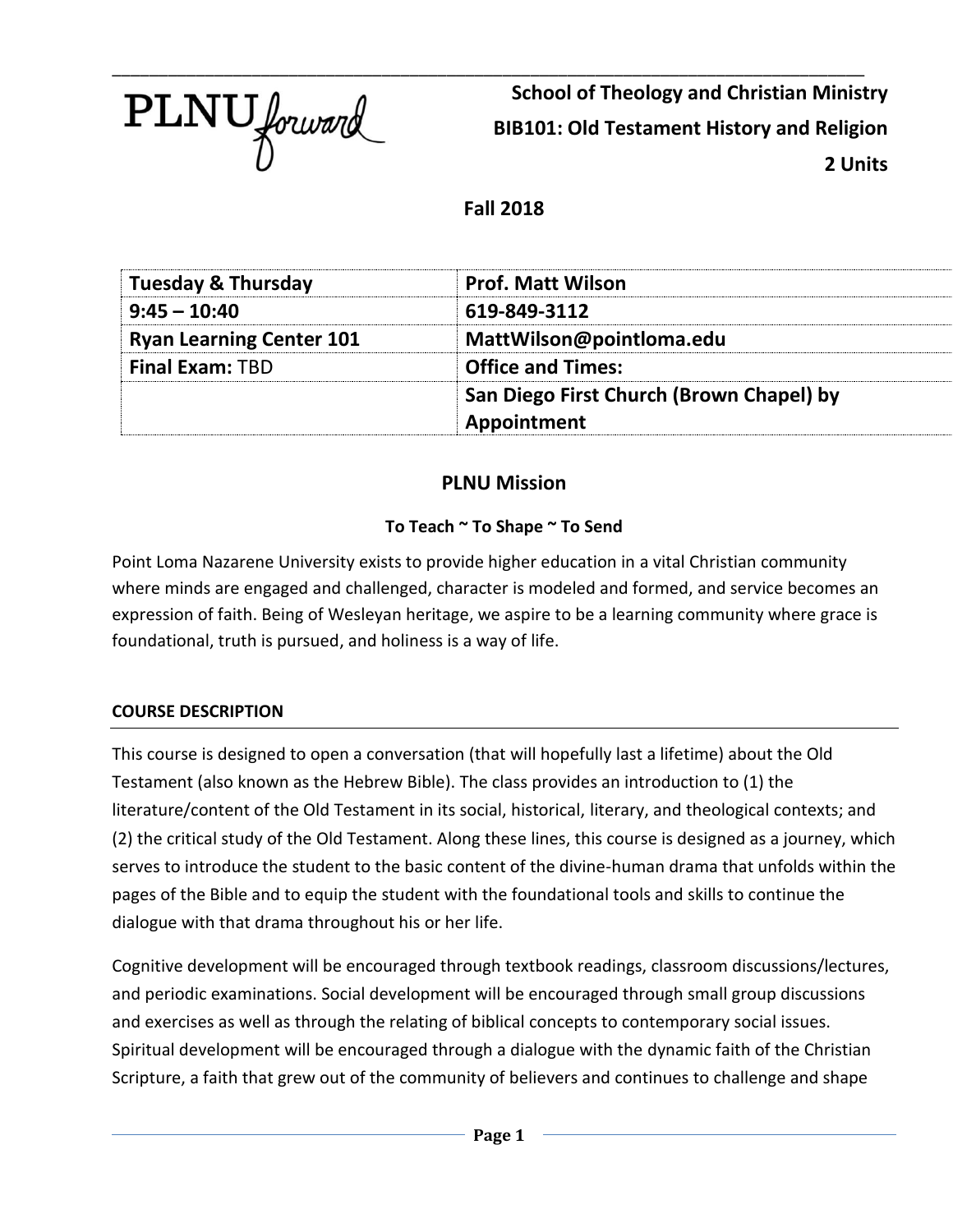that community in contemporary settings.

## **COURSE LEARNING OUTCOMES**

1) Identify the historical contexts of the Old Testament. 2) Articulate the unity of the Old Testament in its canonical context within the diverse literature of the Christian canon. 3) Articulate and appreciate the ways in which the Bible, understood as given by divine inspiration, functions as the church's central norm for Christian discipleship, faith and practice; and, 4) Articulate the basic content of the books of the Old Testament and the methods appropriate to the interpretation of those books.

*Note: This course is one of the components of the General Education Program at Point Loma Nazarene University, under the category of "Responding to the Sacred." By including this course in a common educational experience for undergraduates, the faculty supports the study of Scripture and Christian heritage as foundational in the pursuit of knowledge and the development of personal values.* 

# **COURSE SCHEDULE AND ASSIGNMENTS**

*1. Class Participation and Attendance:* In this abbreviated journey through the story of the OT, class attendance is a necessity for optimum academic achievement. If the student is absent from more than 10 percent of class meetings *(more than THREE [3] classes),* the faculty member can file a written report which may result in de-enrollment. If the absences exceed 20 percent *(more than SIX [6] classes),* the student may be de- enrolled without notice until the university drop date or, after that date, receive the appropriate grade for their work and participation. See Academic Policies in the Undergraduate Academic Catalog. In addition, each student is expected to participate actively in class by contributing to the discussions on the basis of his or her reading of the assigned material.

**2.** *Readings:* The OT is the primary text for this course. All readings are required. Please bring your Bible to class. It is important to keep up with the readings on a session by session basis or the information will quickly become overwhelming. A significant part of the student's grade comes from tests over the assigned reading material (see below).

**3. Exams**: There will be two exams (dates of the exams are listed in the Tentative Schedule). These exams will cover lectures and assigned reading and will consist of multiple choices, matching, and other questions. Neither of these exams will be comprehensive and the material included in the exam will be outlined by the professor before the exam.

**4.** *Struggling with Scripture* **Reading Response Paper:** In this 4 page reading response paper, respond to these questions: 1. What was one insight or argument that caught your attention and why did it resonate with you? 2. How might the arguments and insights of *Struggling with Scripture* be applied to reading of scripture? 3. What changes when you incorporate the insights of this book into your life?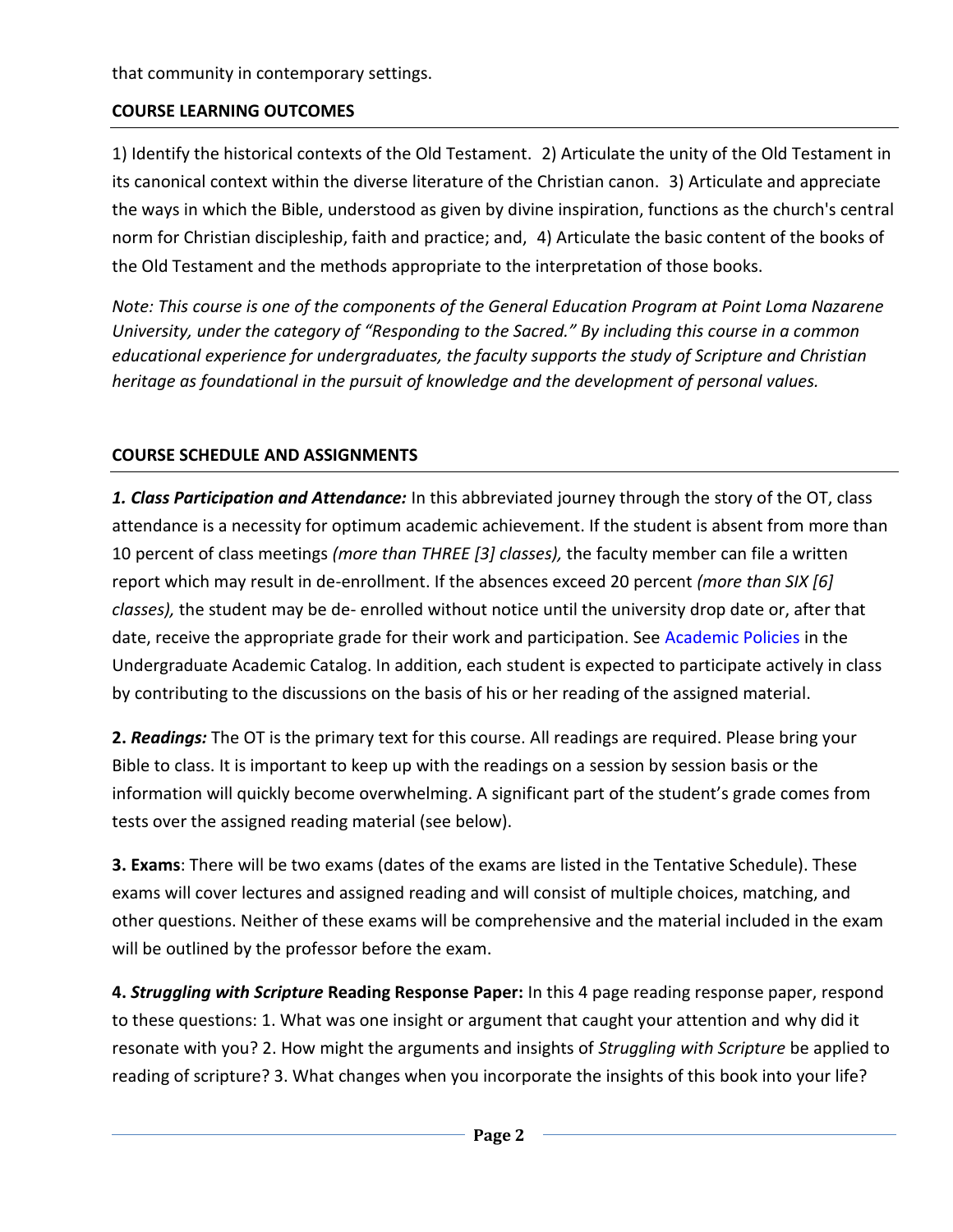**5.** *Reality, Grief, Hope Reading Response Paper:* In this 5 page response paper, respond to the following questions: 1. What is the central thesis of this book? 2. Why are the themes of reality, grief, and hope integral, contemporary tasks for the Christians? 3. What changes when you incorporate the insights of this book into your life?

**6.** *"Books of the Old Testament":* Group Presentation on an OT Book: In addition to more traditional methods of presentation by the professor, our course will have a significant element of small group work and discussion during various class sessions. Rather than a course in which the professor simply imparts a massive amount of information for students to regurgitate, students will work together to read closely, think collaboratively, and formulate thoughtful responses to texts and issues (an additional, hoped-for benefit of such assignments is to invite the students into the practices of true liberal arts education, namely, academic reading, thinking, collaborating, and writing, rather than outcome- based standardized test taking). The major instance of such work will be that each student will participate in an assigned small group and make a class presentation on an assigned book from the OT (groups and books will be assigned in class). The presentation should be 10 minutes in length and follow the instruction sheet attached to this syllabus. Each group member will receive the same grade for the presentation. Due dates are listed on the course schedule. *NOTE: a one-page handout and Power Point presentation must be emailed to the professor by noon on the day before your presentation.*

**7. Final Exam:** The final, comprehensive exam will take place on the day and time scheduled for this class according to the university's final exam schedule (on PLNU's website under "Academics"). The final will consist of multiple choice, matching, and other questions. There will be a final essay question which will be prepared before the final exam and a hard, paper copy of the essay will be turned in at the commencement of the final. The prompt of the final essay will be given on the last day of class.

| <b>DATE</b><br><b>PRESENTED</b> | <b>READING</b>                                                                                                                                                                                             | <b>ASSIGNMENT</b><br><b>DUE DATE</b>                        |
|---------------------------------|------------------------------------------------------------------------------------------------------------------------------------------------------------------------------------------------------------|-------------------------------------------------------------|
| <b>Aug 30</b>                   | <b>Buy Texts Books</b>                                                                                                                                                                                     |                                                             |
| Sept $4 & 6$                    | <i>Reading: NISB – pg. 2255-2260 ("Inspiration of Scripture"), pg.</i><br>2274-2279 ("Culture and Religion among the Ancient Israelites")<br>2. Struggling With Scripture (SWS) – Introduction and Ch. 1-2 |                                                             |
| Sept 11 & 13                    | Reading: 1. NISB pg. 2261-2267 ("Guidelines for Reading and<br>Interpretation") and pg. 2268-2273 ("Varieties of Readings)<br>2. $SWS - Ch. 3$                                                             | 9/13: Struggling<br>with Scripture<br><b>Response Paper</b> |
| Sept 18 & 20                    | Reading: 1. NISB Intro to Genesis<br>2. Genesis 1-11                                                                                                                                                       |                                                             |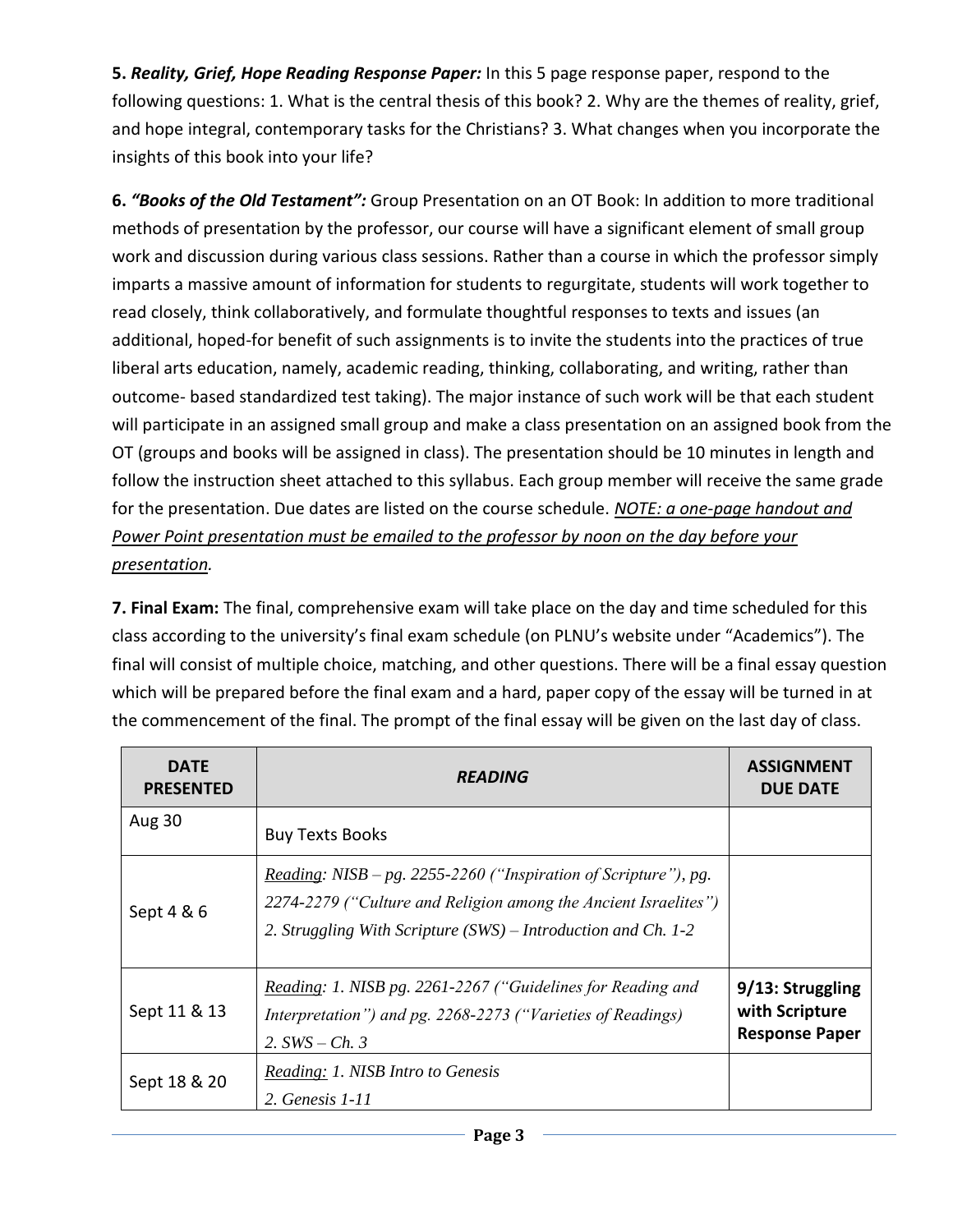| Sept 25 & 27   | Reading: Genesis 12-50                                                                                                                                                                                             | <b>NO CLASS</b>                                                                  |
|----------------|--------------------------------------------------------------------------------------------------------------------------------------------------------------------------------------------------------------------|----------------------------------------------------------------------------------|
| Oct 2 & 4      | Reading: 1. NISB Intro to Exodus<br>2. Exodus 1-23. 25, 31:12-18, and 32                                                                                                                                           |                                                                                  |
| Oct 9 & 11     | Reading: 1. NISB Intro to Leviticus<br>2. Leviticus 1, 4, 6, 16-20, 26                                                                                                                                             |                                                                                  |
| Oct 16 & 18    | Reading: 1. NISB Intro to Deuteronomy<br>2. Deuteronomy 1-6, 12-15, 28-30                                                                                                                                          | $10/18$ :<br>Exam #1                                                             |
| Oct 23 & 25    | Reading: 1. NISB Intro to Joshua<br>2. Joshua 1-10, 23-24<br>3 NISB Intro to Judges<br>4. Judges 1-5, 9-10, 21                                                                                                     |                                                                                  |
| Oct 30 & Nov 1 | Reading: 1. NISB Intro to 1 Samuel<br>2. 1 Samuel 8-10, 15-18,<br>3. NISB Intro to 2 Samuel<br>4. 2 Samuel 5-7, 11-12, 24<br>5. NISB Intro to 1 Kings<br>6. 1 Kings 3, 11-16<br>7. Reality, Grief, Hope (RGH): 1-2 |                                                                                  |
| Nov 6 & 8      | Reading: 1. NISB Intro to Psalm<br>2. Psalms 1-3, 13, 22-23, 31-32, 88<br>$3. RGH:3-4$                                                                                                                             | 11/8: Exam 2                                                                     |
| Nov 13 & 15    | Reading: 1. NISB Intro to Amos<br>2. Amos<br>3. NISB Intro to Isaiah<br>4. Isaiah 1-7, 11, 35-37, 40-43, 56-59<br>5. RGH: 5-6                                                                                      | 11/15: Reality,<br><b>Grief, Hope</b><br><b>Reading</b><br><b>Response Paper</b> |
| <b>Nov 20</b>  | Reading: 1. NISB Intro to Hosea, Micah, and Nahum<br>2. Hosea 1-4<br>3. Micah 1-2, 6                                                                                                                               | 11/20: Group<br><b>Presentations:</b><br>MICAH, HOSEA,<br>& OBADIAH (PP          |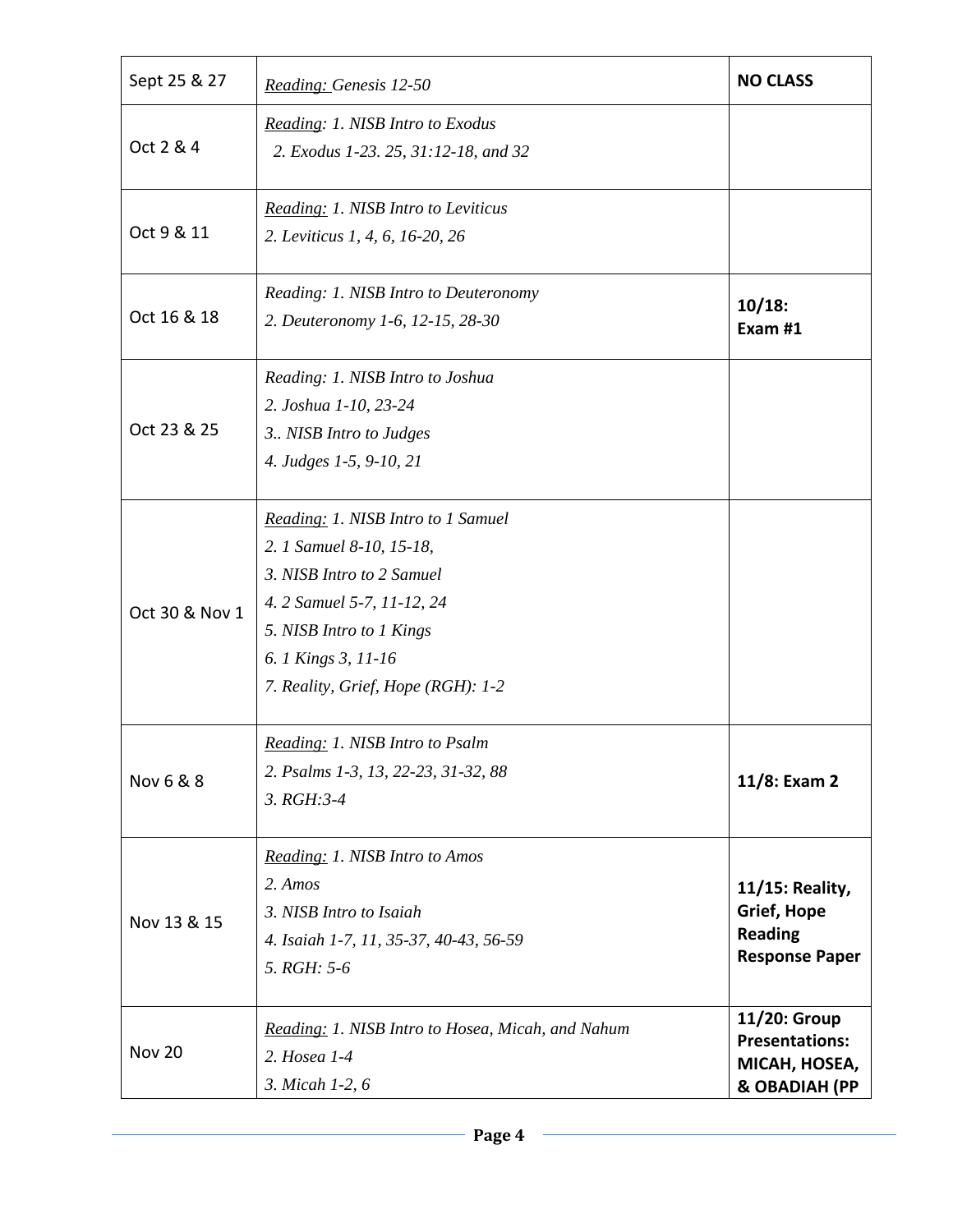|             |                                                                                                                                                                                  | & Handout:<br>11/19                                                                                                                                                                                                                             |
|-------------|----------------------------------------------------------------------------------------------------------------------------------------------------------------------------------|-------------------------------------------------------------------------------------------------------------------------------------------------------------------------------------------------------------------------------------------------|
| Nov 27 & 29 | Reading: 1. NISB Intro to Jeremiah, Habakkuk, Lamentations,<br>Ruth, Esther, & Ecclesiastes<br>2. Jeremiah 1-3, 10, 21-22, 32, 38<br>3. Lamentations 1-3<br>4. Ruth<br>5. Esther | 11/27: Group<br><b>Presentations:</b><br>JEREMIAH,<br><b>HABAKKUK, &amp;</b><br><b>LAMENTATIONS</b><br>(PP & Handout:<br>11/26<br>11/29: Group<br><b>Presentations</b><br>RUTH, ESTHER,<br>&<br><b>ECCLESIASTIES</b><br>(PP & Handout:<br>11/28 |
| Dec 4 & 6   | Reading: 1. NISB Intro to Ezra and Nehemiah<br>2. $Ezra - 1-4$ , 8-10<br>3. Zechariah                                                                                            |                                                                                                                                                                                                                                                 |

### **REQUIRED TEXTS AND RECOMMENDED STUDY RESOURCES**

- 1. *The New Interpreter's Study Bible*. Abingdon Press. 2003. ISBN# 978-0687278329
- 2. *Struggling with Scripture.* Walter Brueggemann, William Placher, and Brian Blount. Westminister John Knox Press. 2002. ISBN# 978-0664224851
- 3. *Reality, Grief, Hope: Three Urgent Prophetic Tasks*. Walter Brueggemann. Eerdmans Publishing Co. 2014. ISBN# 978-0802870728

### **ASSESSMENT AND GRADING**

| Assignment distribution by points:                                                                                                                                                                                                           | Grade scale:                                                                                                                                                                                    |
|----------------------------------------------------------------------------------------------------------------------------------------------------------------------------------------------------------------------------------------------|-------------------------------------------------------------------------------------------------------------------------------------------------------------------------------------------------|
| Class Attendance/Participation: 75pts<br>$\bullet$<br>Exams (2): 100pts each<br>$\bullet$<br>• Reading Response Paper (2): 100pts each<br><b>Group Presentation: 75pts</b><br>$\bullet$<br>Final Exam: 200 pts<br>$\bullet$<br>Total: 750pts | $A = 93 - 100$<br>$C = 73 - 76$<br>$A = 92 - 90$<br>$C = 70 - 72$<br>$B+=87-89$<br>$D+=67-69$<br>$B = 83 - 86$<br>$D = 63 - 66$<br>$B = 80 - 82$<br>$D = 60 - 62$<br>$C+=77-79$<br>$F = 0 - 59$ |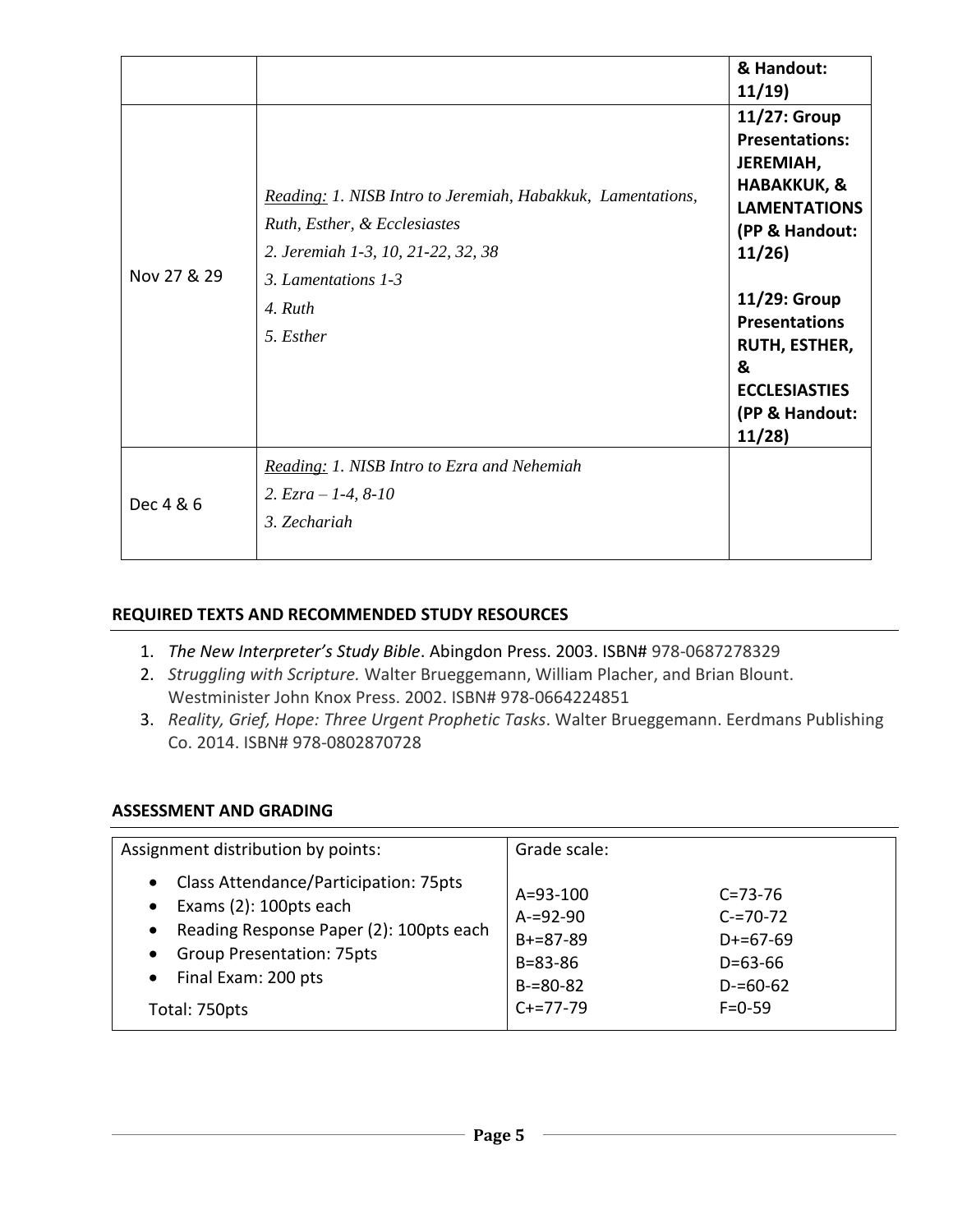#### **LAPTOPS, iPADS, etc.**

The use of laptops and tablets in class is *not permitted*. If you have a documented reason to use a laptop or iPad from the Disability Resource Center or other extenuating circumstances, please discuss with the professor.)

#### **INCOMPLETES AND LATE ASSIGNMENTS**

All assignments are to be submitted/turned in by the beginning of the class session when they are due—including assignments posted in Canvas. Incompletes will only be assigned in extremely unusual circumstances.

#### **FINAL EXAMINATION POLICY**

Successful completion of this class requires taking the final examination **on its scheduled day**. The final examination schedule is posted on the [Class Schedules](http://www.pointloma.edu/experience/academics/class-schedules) site. No requests for early examinations or alternative days will be approved.

#### **INCLUSIVITY**

The School of Theology and Christian Ministry is committed to the equality of women and men. Recognizing that people have often used the English language in ways that imply the exclusion or inferiority of women, the school urges students, faculty, and staff to avoid sexist language in public discourse, in classroom discussion, and in their writings. This course will strive to practice sensitivity toward and foster respect for issues of inclusivity in matters of language and conduct. Each student should seek to enrich this inclusive atmosphere in both their class contributions and personal interactions.

### **PLNU COPYRIGHT POLICY**

Point Loma Nazarene University, as a non-profit educational institution, is entitled by law to use materials protected by the US Copyright Act for classroom education. Any use of those materials outside the class may violate the law.

#### **PLNU ACADEMIC HONESTY POLICY**

Students should demonstrate academic honesty by doing original work and by giving appropriate credit to the ideas of others. Academic dishonesty is the act of presenting information, ideas, and/or concepts as one's own when in reality they are the results of another person's creativity and effort. A faculty member who believes a situation involving academic dishonesty has been detected may assign a failing grade for that assignment or examination, or, depending on the seriousness of the offense, for the course. Faculty should follow and students may appeal using the procedure in the university Catalog. See **Academic Policies** for definitions of kinds of academic dishonesty and for further policy information.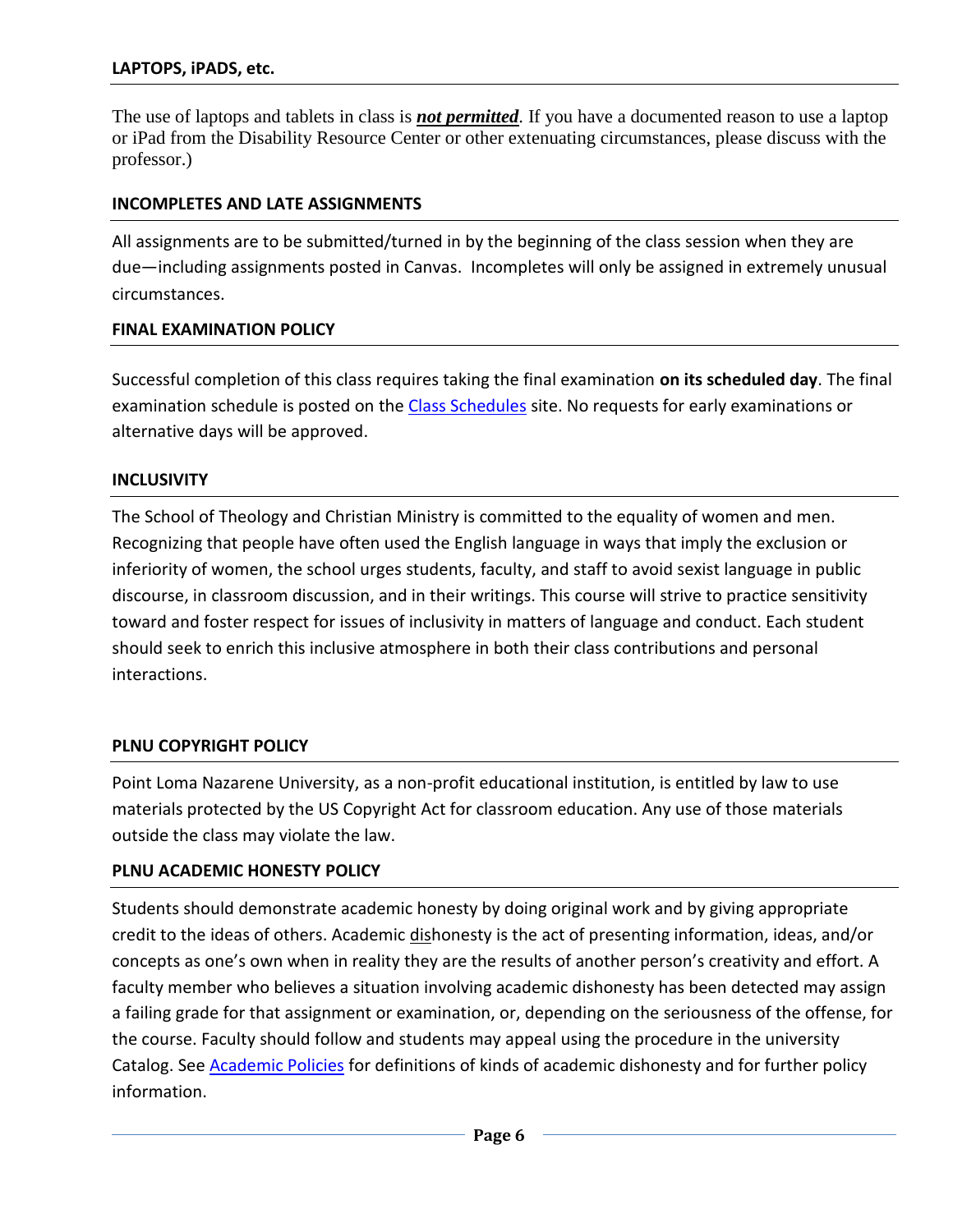### **PLNU ACADEMIC ACCOMMODATIONS POLICY**

If you have a diagnosed disability, please contact PLNU's Disability Resource Center (DRC) within the first two weeks of class to demonstrate need and to register for accommodation by phone at 619-849- 2486 or by e-mail at [DRC@pointloma.edu.](mailto:DRC@pointloma.edu) See [Disability Resource Center](http://www.pointloma.edu/experience/offices/administrative-offices/academic-advising-office/disability-resource-center) for additional information.

## **PLNU ATTENDANCE AND PARTICIPATION POLICY**

Regular and punctual attendance at all classes is considered essential to optimum academic achievement. If the student is absent from more than 10 percent of class meetings, the faculty member can file a written report which may result in de-enrollment. If the absences exceed 20 percent, the student may be de-enrolled without notice until the university drop date or, after that date, receive the appropriate grade for their work and participation. See [Academic Policies](http://catalog.pointloma.edu/content.php?catoid=18&navoid=1278) in the Undergraduate Academic Catalog.

### **Laptops, iPads, etc.**

The use of laptops and tablets in class is *not permitted*. If you have a documented reason to use a laptop or iPad from the Disability Resource Center or other extenuating circumstances, please discuss with the professor.)